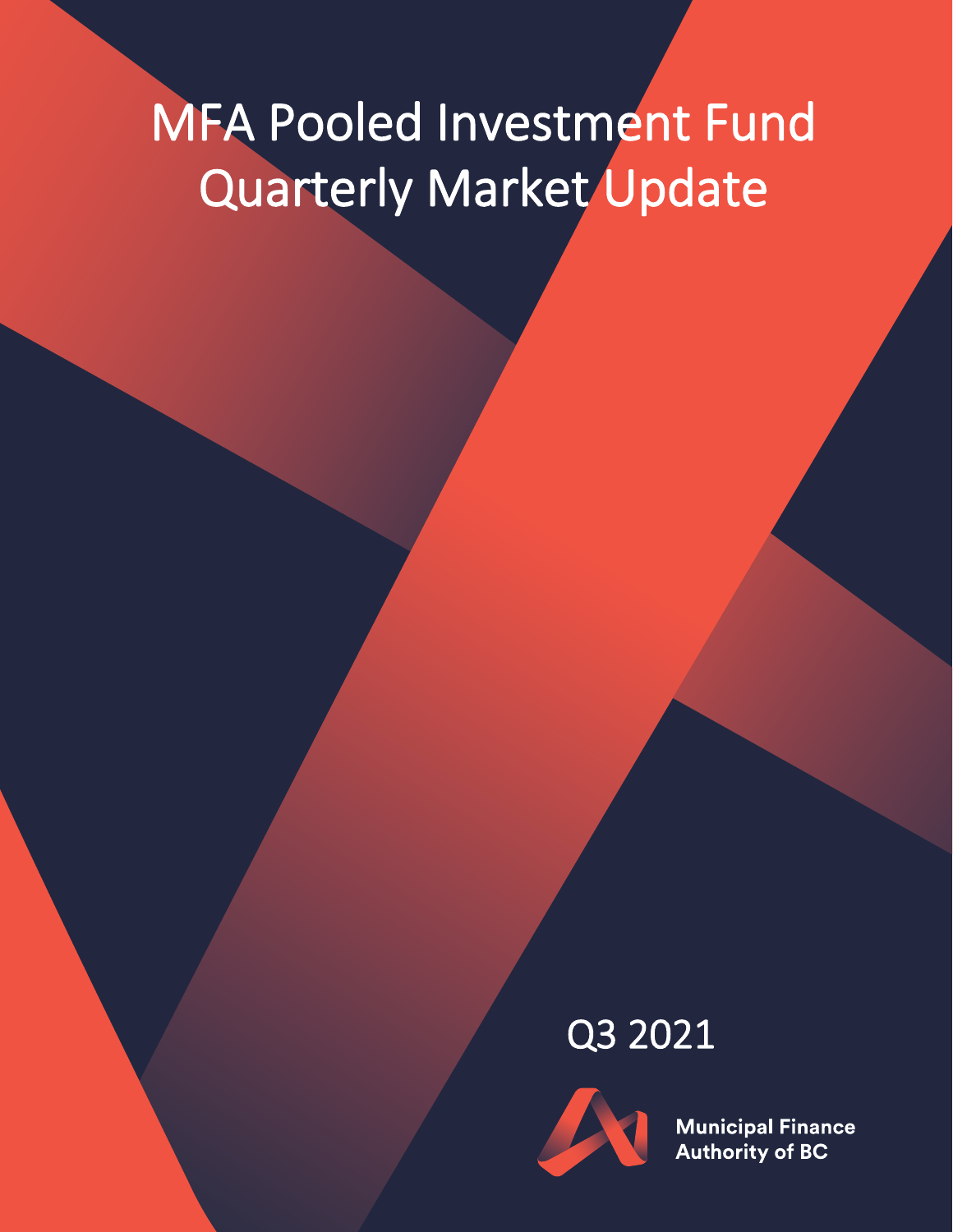

### MFA Pooled Investment Fund Quarterly Market Update *As of September 30, 2021*

#### *Interest Rates*

The global economic recovery continued in the third quarter, albeit at a slower pace than what was witnessed in the first half of this year. Price pressures continued throughout the quarter as the global supply chains for many goods remain constrained. Accordingly, we saw elevated inflation data in Canada and the U.S. Both the Bank of Canada (BoC) and the U.S. Federal Reserve (Fed) continue to view these elevated readings as a temporary phenomenon and market implied inflation expectations have remained mostly consistent with that view over the quarter. With respect to yields, Government of Canada (GoC) bond yields declined for most of the quarter, before reversing course in late September after the Fed signalled that it would begin tapering its quantitative easing (QE) program later this year. This signal from the Fed along with additional details on the expected timeline for ending its QE program gave insight to the market on the possible timing of a normalization of policy rates. This resulted in a meaningful move higher for U.S. Treasury (UST) yields to finish the quarter. Although the BoC had already begun tapering its bond purchases and continued to reduce its purchase amounts over the quarter, GoC bond yields also rose sharply following the announcement and ended the quarter slightly higher than where they began the quarter as there is generally a high correlation between GoC yields and UST yields. This correlation is largely due to the similarities in investor motivations and strong trade relationships between the two economies.

Looking forward, the bond market expects short-term yields to rise to a greater degree than long-term yields over the next year. This expectation reflects the possibility that the BoC will begin to gradually normalize policy rates from current ultra-accommodative levels as the economic outlook continues to improve. We believe yields may increase by more than what is currently priced in by the bond market, and that yields will likely exhibit modest volatility in the near term as a multitude of factors will influence the direction and magnitude of yield changes, particularly central bank monetary policy and the future path of the economic recovery. This volatility will provide opportunities for value added through active management.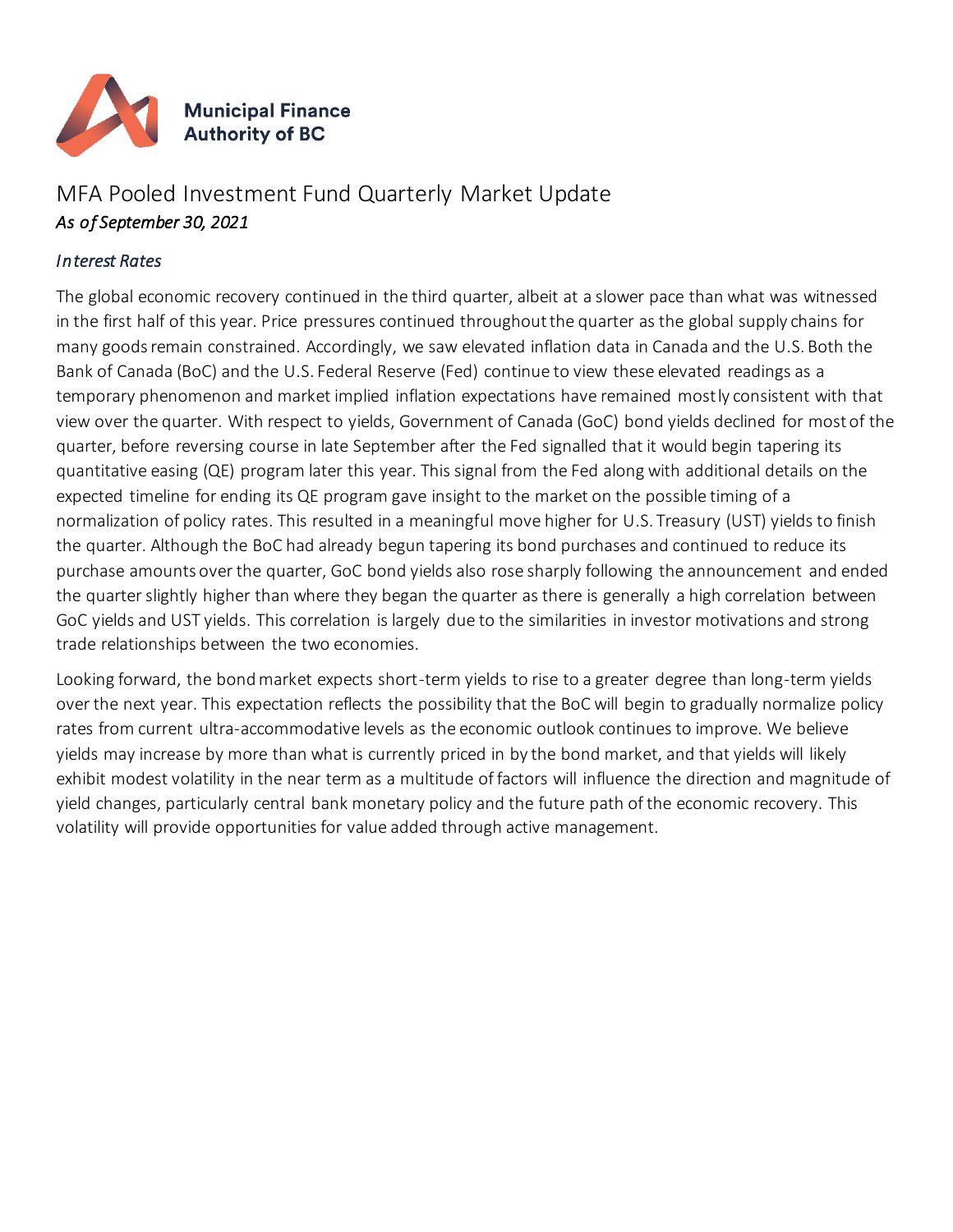#### *Real Return Bonds*

The annual inflation rate, as measured by headline Consumer Price Index (CPI), accelerated at 4.1% in August, the fastest yearly pace since a brief spike in 2003 – exceeding the BoC's inflation range of 1–3% for the fifth consecutive month. This compares to eight consecutive months of inflation printing below 1% from March 2020 to October 2020. The BoC continues to view the higher inflation print to be mostly temporary due in large part to the confluence of several transitory factors. Market consensus is for above average inflation to persist over the short term driven by a combination of surging demand and supply chain disruptions. Despite headline CPI hovering above the BoC's 1–3% inflation range, the central bank will tolerate the higher inflation print for a period of time to offset the very low inflation levels experienced in 2020. In effect, this will allow the BoC to achieve an average inflation rate that is within its target range.

The bond market's expectations for long-term inflation (estimated as the difference in yield between a nominal and a real return bond) remained unchanged quarter over quarter at 1.7%, resulting in a neutral contribution from the portfolio's out-of-benchmark position in real return bonds. Market-implied long-term inflation expectations remain below the BoC's 2% midpoint target range. We believe inflation expectations are likely to move higher over the medium term.

#### *Quasi-Government Bonds*

The outlook for the provinces continued to improve as restrictions eased and economies reopened, which provided support and positive sentiment for the provincial bond market. As a result of the swifter-than- anticipated recovery, the largest provinces all revised their fiscal projections, erasing over \$53 billion of forecasted debt from their budgets. The improved fiscal position has been driven by stronger-thanexpected revenues, and lower-than-anticipated outlays. The full magnitude of these adjustments won't be known until updated budget revisions are released later this year, but the implication is that provincial bond issuance will likely slow in



Projected Reduction in Debt by Province\*

the fall and winter as borrowing needs decline, which will ultimately be supportive for provincial bond spreads. Against this backdrop, new issuance slowed in the third quarter to \$21 billion, approximately half of the issuance size witnessed the prior quarter. The market easily digested the new supply, and provincial spreads remained broadly unchanged over the quarter.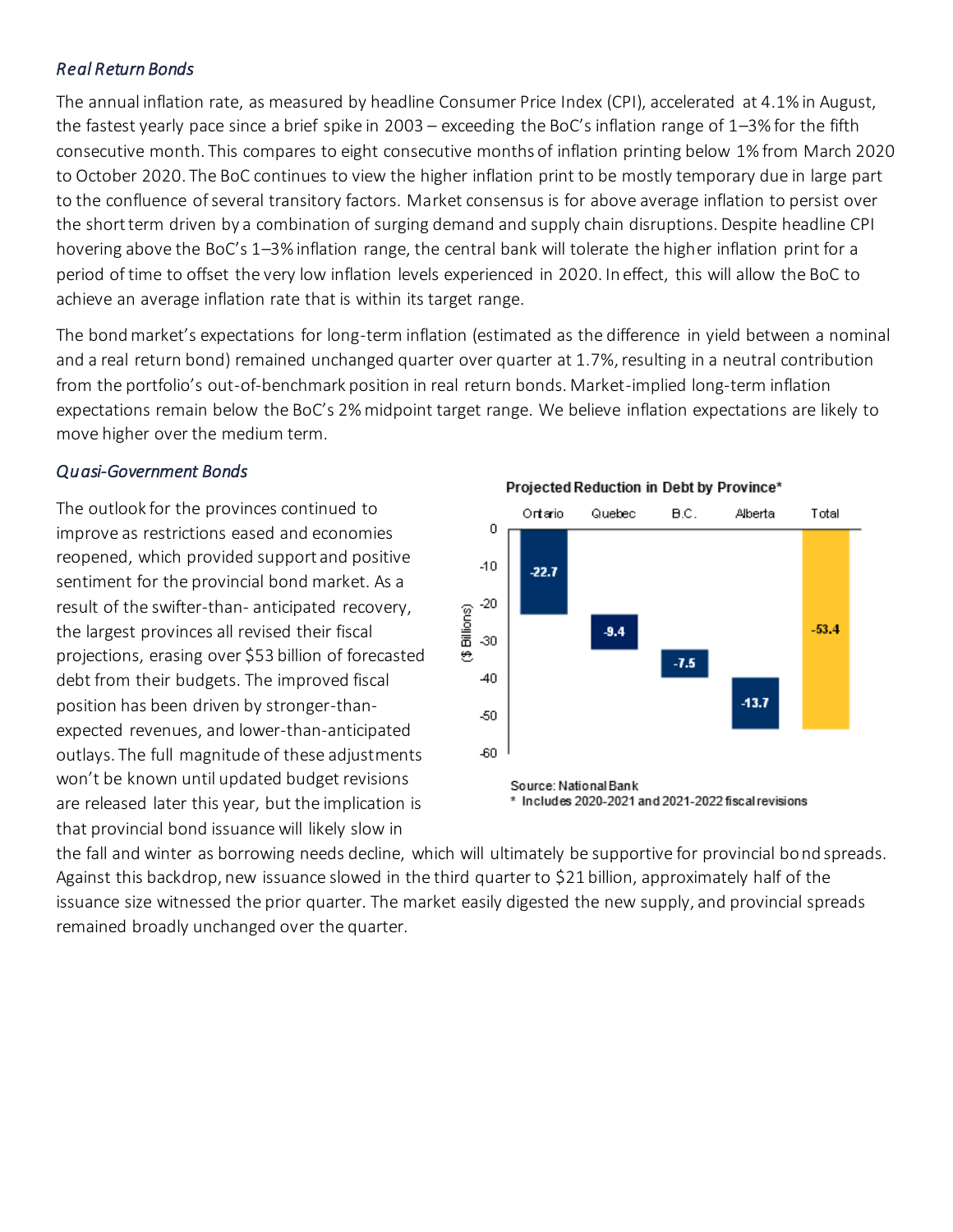#### *Investment Grade Corporate Bonds*

Corporate earnings remain robust alongside continued progression on the economic recovery front. During the third quarter, corporate issuers remained active in the primary market, bringing approximately \$27 billion of new supply to market. Although this figure is below the \$41 billion of new issuance witnessed last quarter, it is still well ahead of last year's Q3 pace as well as the long-term average. All deals remained well subscribed, as the new supply was met with healthy demand. While the primary market continued to be very active, the secondary market saw lower seasonal trading volume, which helped keep volatility at bay. Overall, investment grade corporate bond



spreads were broadly unchanged over the quarter and remain at levels tighter than their long-term average.

From a fundamental standpoint, increasing debt levels in the Canadian economy among consumers and corporations remain a key concern. Canadian households' borrowing rate is far outpacing their income growth. Household debt-to-disposable-income reached 173% in Q2 2021 – up 0.3% from the previous quarter and 8.6% from the same quarter last year. However, consumers are still flush with cash and represent potential for both investment and re-opening spending sprees, a tailwind for risk assets. On the corporate side, the biggest potential headwind remains the elevated merger and acquisition activity funded by debt as ambitious businesses pursue growth.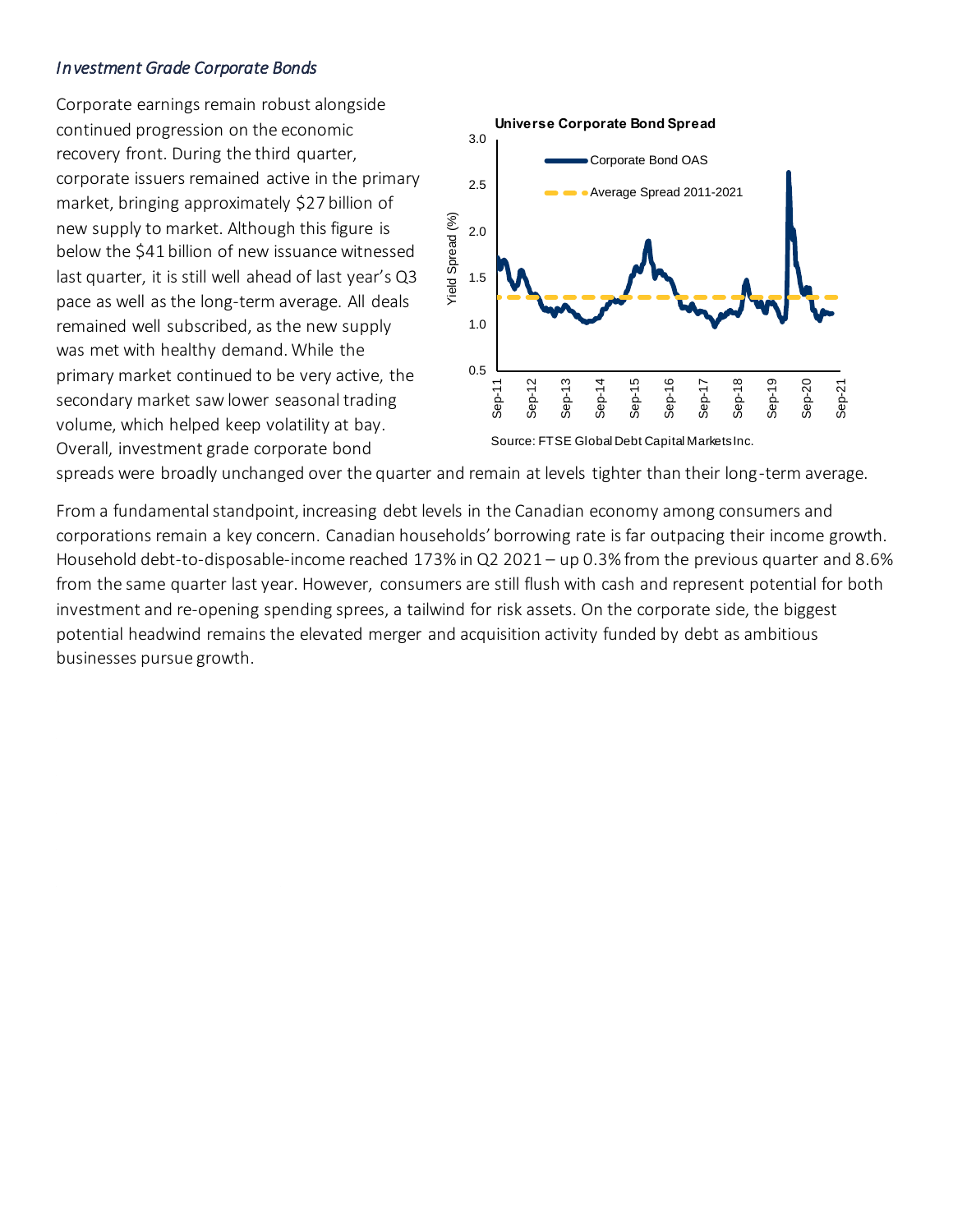#### *High Yield Corporate Bonds*

High yield bonds performed well in the third quarter in light of rising bond yields, outperforming both government bonds and investment grade credit. They once again contributed to portfolio performance, a trend that extends six consecutive quarters to the early days of the pandemic. Overall, high yield spreads traded in a very narrow range over the quarter and ended the quarter at 315 basis points, which is a similar level to where they began.

New issuance remains ahead of last year's record pace year-to-date as corporations continue to lock in historically low financing rates while they still can as the Fed approaches the beginning of its stimulus unwind this winter. The record issuance continues to be comfortably absorbed by yield-hungry investors, who have thus far kept the supply-demand balance in



Source: Bloomberg. US High Yield performance represented by ICE BofA Merrill Lynch US High Yield index. US high yield default rate represented by ICE BofA Merrill Lynch US High Yield index to Dec 31 2019, JPMorgan Jan 31 2020 to current

equilibrium. However, any easing of the pace of issuance could lead to further modest spread compression. New issuance proceeds continue to be used predominantly for refinancing higher-cost existing debt and general purposes, but more aggressive uses such as dividend payments and mergers and acquisitions, which were on pause much of last year, have continued to pick up over the last two quarters.

Corporate earnings in the third quarter were strong as economic activity continued along its recovery, although a late summer uptick in COVID cases had caused some concerns about the resilience of the recovery as we enter the winter months. Defaults among high yield issuers were once again almost negligible this quarter, resulting in the annual default rate falling to 1.1% in August. This is the lowest rate since 2007 and is the result of a combination of fiscal support, low interest rates, a recovering economy, and importantly, a default rate that peaked at 6.8% last fall and took out the weakest players. With oil prices now above \$70/barrel and the remaining energy companies mostly out of trouble (the energy sector had been the largest contributor to defaults over the past year), it is possible that default rates remain at ultra-low levels into next year, so long as there isn't a meaningful surge in COVID cases.

#### *Mortgages*

Overall, the commercial mortgage lending environment remains competitive, as lenders continue to work through capital backlogs built up during the pandemic. Typically, increased investment activity in the commercial real estate market translates into more mortgage opportunities for lenders. Investment activity has built over the first half of 2021 and Canada broke its all-time record in the second quarter with non-M&A real estate investment volumes totalling \$14 billion, an increase of 149.2% over 2020. This trend is driven by real estate owners with capital backlogs and favourable investment conditions, including very low interest rates. From a lending perspective, high-quality multi-residential and industrial opportunities continue to generate the most competition among lenders, leading to tighter spreads. As health restrictions continue to ease across most of Canada alongside the introduction of vaccine passport policies, expectations for returning to work and heightened retail spending are giving lenders more confidence to seek opportunities in these segments of the market. In this environment, mortgage spreads tightened 10 bps over the quarter.